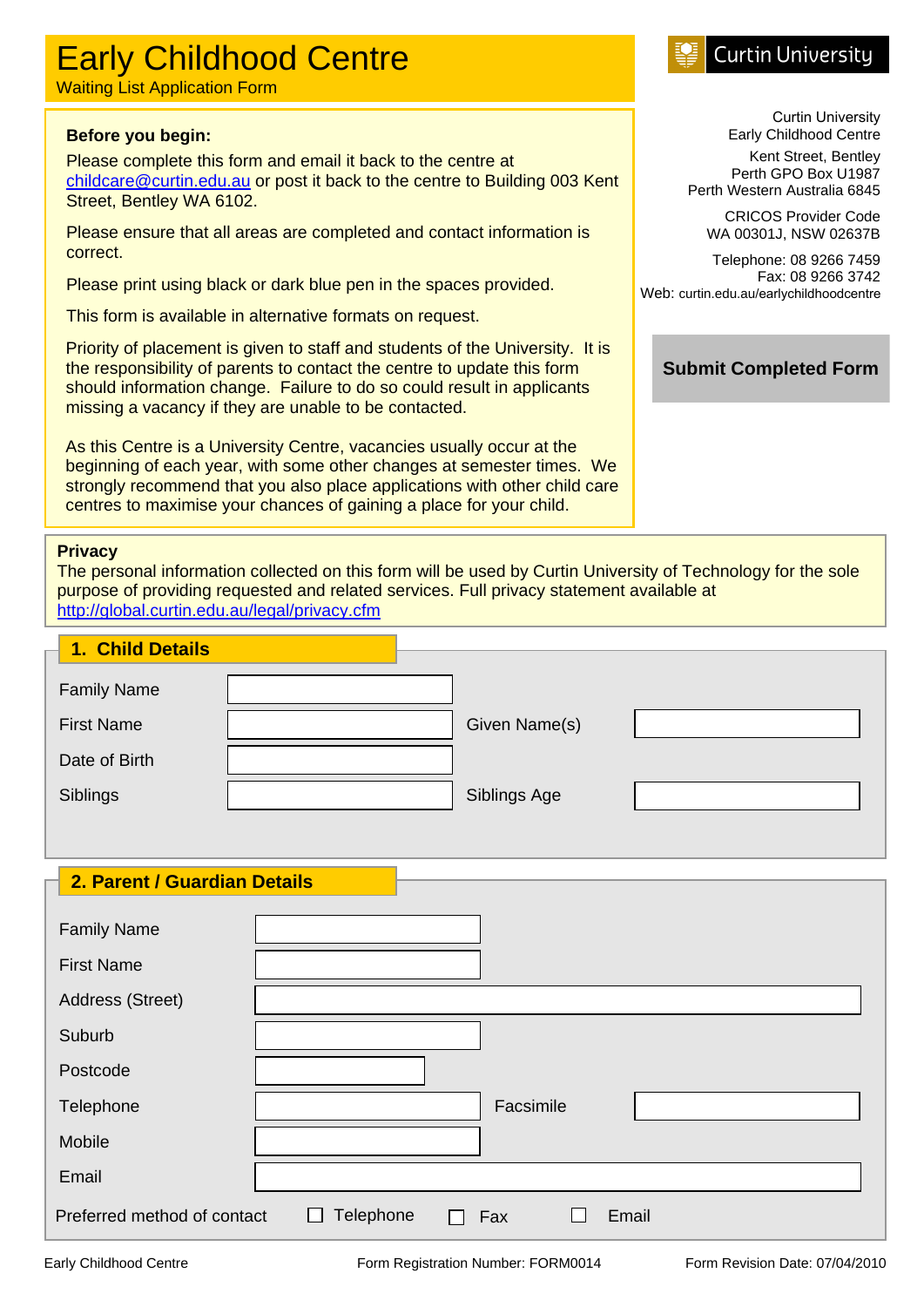Page 2 of 3

| 3. Parent / Guardian Details                                                                                            |  |  |  |
|-------------------------------------------------------------------------------------------------------------------------|--|--|--|
| <b>Family Name</b>                                                                                                      |  |  |  |
| <b>First Name</b>                                                                                                       |  |  |  |
| Address (Street)                                                                                                        |  |  |  |
| Suburb                                                                                                                  |  |  |  |
| Postcode                                                                                                                |  |  |  |
| Facsimile<br>Telephone                                                                                                  |  |  |  |
| Mobile                                                                                                                  |  |  |  |
| Email                                                                                                                   |  |  |  |
| Telephone<br>Preferred method of contact<br>Fax<br>Email<br>$\Box$                                                      |  |  |  |
| <b>4. Applicant Details</b>                                                                                             |  |  |  |
|                                                                                                                         |  |  |  |
| Are you a student at Curtin University?<br>Yes<br><b>No</b>                                                             |  |  |  |
| If Yes, please enter your Student number                                                                                |  |  |  |
| Yes<br><b>No</b><br>Are you a staff member at Curtin University?                                                        |  |  |  |
| If Yes, please enter your Staff ID                                                                                      |  |  |  |
| If you are neither a staff nor a student on campus, please specify if you are:<br><b>Prospective University Student</b> |  |  |  |
| Working                                                                                                                 |  |  |  |
| Studying                                                                                                                |  |  |  |
| Other                                                                                                                   |  |  |  |
| Please specify if 'Other':                                                                                              |  |  |  |
| Month/Year you would ideally like your child to commence<br>M.<br>- M                                                   |  |  |  |
| Which days will you require? (Please tick)                                                                              |  |  |  |
| Tuesday<br>Wednesday<br>Thursday<br>Monday<br>Friday<br>ப                                                               |  |  |  |
| Do you wish to be notified if days other than these are available?<br><b>No</b><br>Yes<br>$\perp$                       |  |  |  |
| Date<br>D D / M M / Y Y                                                                                                 |  |  |  |